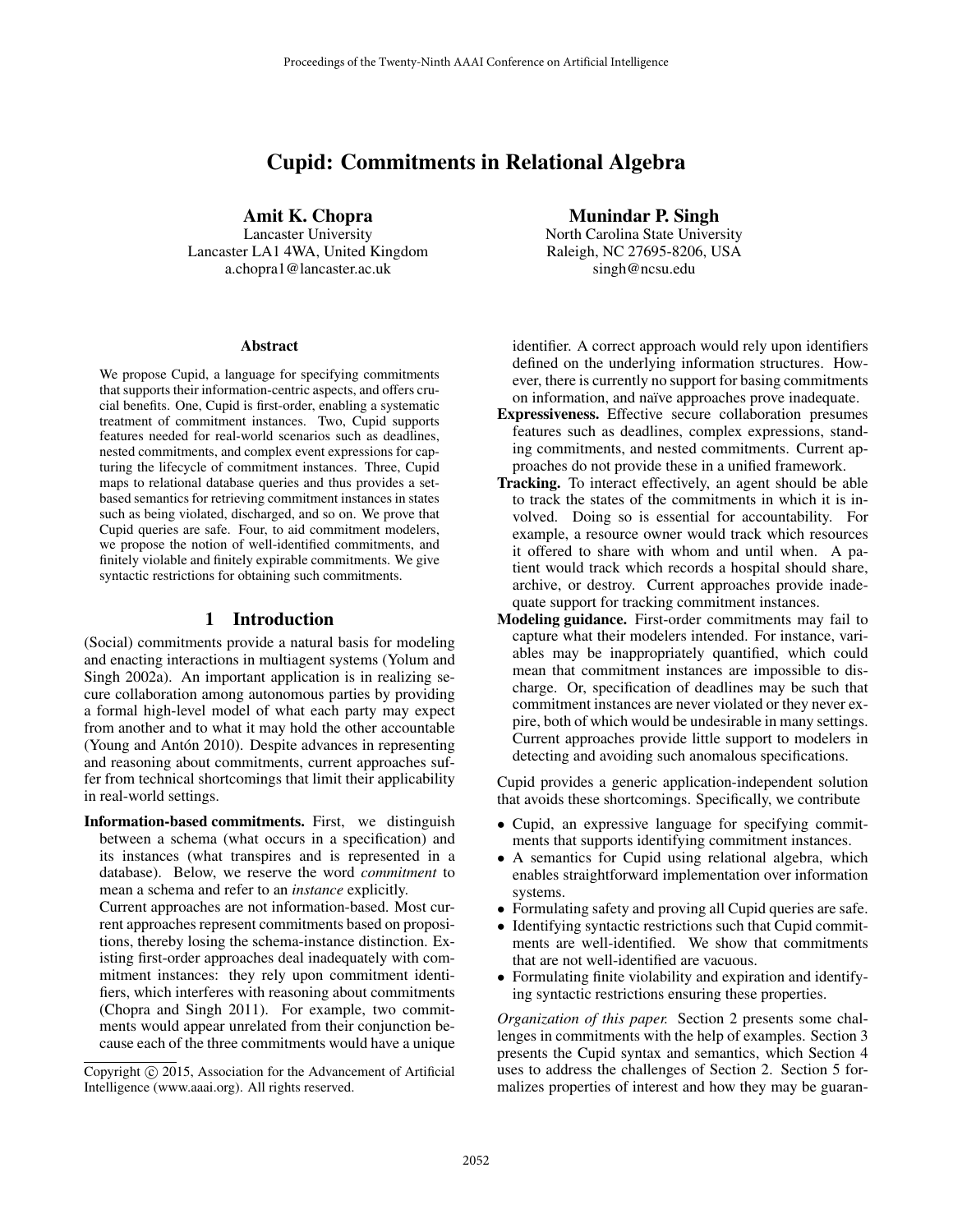teed. Section 6 concludes with a discussion of the literature.

# 2 Challenges in Specifying Commitments

*Background.* The expression  $C(x, y, r, u)$  specifies a commitment from an agent x to an agent y that if its antecedent  $r$  holds, then its consequent  $u$  will hold too (Singh 2008). A commitment follows the following lifecycle. Assuming a commitment has been created, a commitment is (*a*) detached if its antecedent holds (i.e., the commitment is then unconditional); (*b*) discharged if its consequent holds; (*c*) violated if it is detached but it is not discharged and it will never be discharged; (*d*) expired if it is not detached and it will never be detached.

*Running example.* For ease of exposition, we adopt this familiar example to demonstrate our contributions:

Ex. 1 A merchant initiates the transaction by sending a customer a Quote, which gives the unit price for some item. The customer responds by sending an Order for some number of those items. The parties then exchange the appropriate Payment and Shipment. The merchant sends a Refund to the customer if it fails to ship the items.

#### 2.1 Expressiveness Desiderata for Cupid

We derive our desiderata for Cupid from challenges that motivate a sound treatment of information for commitments.

We consider a series of examples of commitments based on Ex. 1. To illustrate the challenges, we use a variation of Singh's (2008) notation augmented with variables and quantifiers. We treat  $r$  and  $u$  as expressions over events. Where the principals are not specified, we assume the commitments are from the merchant to the customer.

Ex. 2 The merchant commits to the customer if payment occurs, then delivery will occur, that is, C(paid, delivered).

Ex. 2 is not expressive: it does not say which items were committed to be delivered for what price.

Ex. 3  $\forall price \forall item(C(paid(price), delivered(item)))$ 

Ex. 3 is erroneous: once a price is paid, discharging the commitment would require delivering all possible items, which is impossible in general. Even when the domain of item is finite, the commitment has an anomalous meaning. We say that such a commitment is not *safe*.

Ex. 4  $\forall price \exists item(C(paid(price), delivered(item)))$ 

Ex. 4 says that each commitment is discharged by delivering some item, but doesn't relate the item to the price paid.

Ex. 5  $\forall price \forall item(C(paid(price, item), delivered(item)))$ 

Ex. 5 is safe: both item and price are bound when paid occurs; delivery is expected for those items.

Ex. 6  $\forall pID\forall price\forall item\exists dID(C(paid(pID, price, item),$ delivered $(dID, pID, item))$ 

Ex. 6 is safe and more expressive than Ex. 5. Here  $pID$ and  $dID$  uniquely identify each payment and delivery. The key pID enables expressing distinct commitments for the same price-item pair. Further, every delivered event *refers* to a paid event via  $pID$ , which identifies the payment the delivery is for:  $pID$  is a foreign key in delivered. Thus,  $pID$  identifies the commitment; an occurrence of delivered with that pID discharges that commitment. Ex. 6 demonstrates two desirable properties: proper use of quantifiers (for safety), and use of keys to identify commitments.

A commitment may be discharged even if the antecedent has not been brought about (Yolum and Singh 2002b). For example, a merchant can discharge its commitment by delivering before payment occurs. The commitment in Ex. 6 rules out this possibility as the consequent is dependent on the antecedent for information (bindings for  $pID$  and  $item$ ). Does a commitment being safe entail that a commitment instance must not be discharged before it is detached? Such inflexibility would make commitments ill-suited for describing collaboration between autonomous parties.

Ex. 6 suffers from an additional problem. Its antecedent corresponds to the customer's payment. The customer binds the variables price, item. Then, the merchant is committed to delivering: whatever the customer wants at whatever price. This is counterintuitive and violates the autonomy of the merchant. Informally, we would expect that the merchant would supply the bindings as part of its offer, and the customer would pay accordingly to take up the offer. We should make this apparent in the commitment itself.

Ex. 7 takes care of the above problems related to autonomy. The merchant commits that for any offer of an item for a price, if the price is paid, the item will be delivered. This commitment can be discharged, that is, item can be delivered, after offer occurs but before payment occurs, because delivery does not depend on payment any more. Further, the payment must equal the price indicated in the offer.

Ex. 7 ∀oID∀price∀item∀pID∃dID(C(offered(oID, item,  $price) \wedge paid(pID, oID, price)$ , delivered $(dID, oID, item))$ )

Ex. 8 models a *standing offer*: delivered depends upon payment. Every payment creates a new commitment instance to be discharged by the corresponding delivery.

Ex. 8 ∀oID∀price∀item∀pID∃dID(C(offered(oID,  $price, item) \wedge paid(pID, oID, price),$ delivered $(dID, pID, item))$ )

Ex. 9 expresses that the merchant commits to deliver the item only if the payment were at least 90% of the quoted price. Further, Ex. 9 also uses expressions for deadline: the commitment expires within ten days of making the offer and is violated if more than five days pass since payment  $(oDate$ and  $pDate$  are the timestamps of offered and paid).

Ex. 9 ∀oID∀price∀item∀oDate∀pID∀pDate∃dID  $(C(offered( oID, price, item, oDate) \wedge$ 

paid(*pID*, *oID*, *pPrice*, *pDate*) $\land$  ≥ (*pPrice*, *price*  $*0.9$ ) $\land$ expires( $oDate + 10$ ), delivered(dID,  $oID$ , item, dDate)  $\wedge$ violated $(pDate + 5))$ 

We also need to express nested commitments, e.g., if a commitment is violated, a compensation will be provided.

### 3 The Cupid Language

We capture the antecedent and consequent of a commitment as event expressions, which proves perspicuous as we show.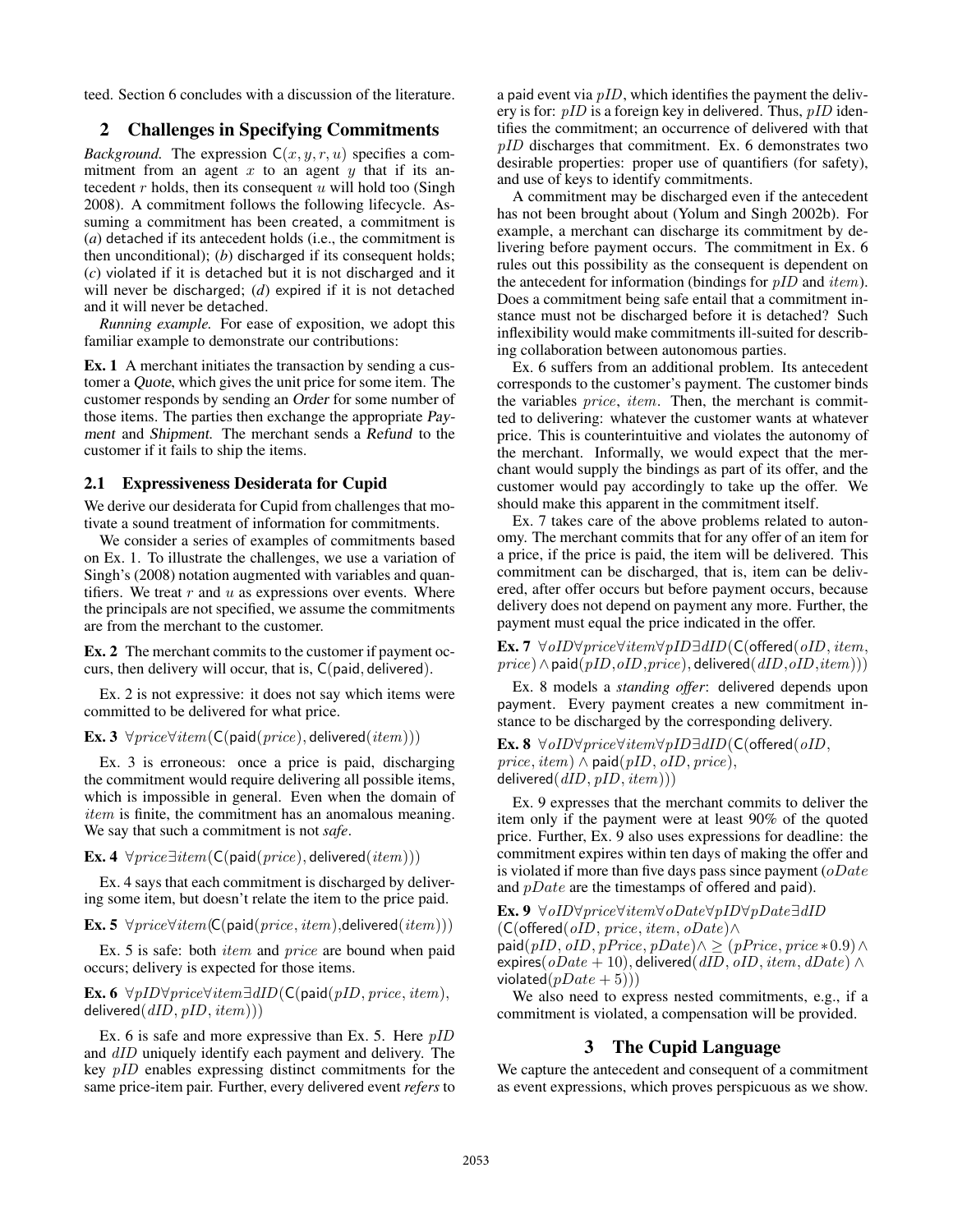Reasoning about commitments means reasoning about social events, such as their creation, discharge, violation, and so on. The social events are constructed on top of relevant lower-level events, which therefore *count as* the social events in appropriate settings (Searle 1995). The lower-level events are what are often recorded in the databases of business partners enacting a protocol with each other. For example, one party may record a message with specified contents being received, e.g., a purchase order, which may correspond to the social event of a commitment being created.

## 3.1 Syntax

Table 1 defines the syntax of Cupid. Below,  $\mathcal A$  and  $\mathcal T$  are the sets of agent names and time instants, respectively; in particular,  $\mathcal{T} = \mathbb{N} \cup \{\infty\}$ , where  $\mathbb N$  is the set of natural numbers and  $\infty$  is an infinitely distant time instant.

|  |  | Table 1: Syntax of Cupid. |
|--|--|---------------------------|
|--|--|---------------------------|

|      | Event $\longrightarrow$ Base   LifeEvent                                         |
|------|----------------------------------------------------------------------------------|
|      | LifeEvent $\longrightarrow$ created(A, A, Expr, Expr, Expr)                      |
|      | $detached(\mathcal{A}, \mathcal{A}, \text{Expr}, \text{Expr}, \text{Expr})$      |
|      | discharged $(A, A, \text{Expr}, \text{Expr}, \text{Expr})$                       |
|      | expired( $A, A$ , Expr, Expr, Expr)                                              |
|      | violated $(A, A, \text{Expr}, \text{Expr}, \text{Expr})$                         |
| Expr | $\rightarrow$ Event Time, Time   Expr $\Box$ Expr $\Box$ Expr $\Box$ Expr $\Box$ |
|      | Expr $\ominus$ Expr Expr where $\varphi$                                         |
| Time | $\longrightarrow$ Event + $\mathcal{T}$   $\mathcal{T}$                          |
|      | ComSpec $\longrightarrow$ commitment(A, A, Expr, Expr, Expr)                     |

Conceptually, all expressions of type Expr represent composite events. This enables us to talk uniformly about the occurrence of  $X \sqcap Y$ ,  $X \sqcup Y$ , and so on. Our semantics computes a timestamp for composite events. Time intervals for an event ([Time, Time] in Table 1) are interpreted strictly: the event is required to occur after (including at) the left timepoint but before the right timepoint of the interval.

When the same debtor and creditor apply uniformly in a formulation, we omit them for brevity. That is, we write commitment(c, r, u) instead of commitment(x, y, c, r, u).

#### 3.2 Semantics

An *information schema* is a nonempty set of events, each modeled as a relation with a superkey and a distinguished timestamp column. Base events are materialized relations. Lifecycle events are computed via the semantics below.

A model M of an information schema specifies, for each event schema E, an extension of that schema  $\llbracket E \rrbracket$  as the set of instances of that event schema, respecting the event schema's key. The intuition behind the key is that any two event instances that agree on the key attributes must agree on every attribute (i.e., they are the same instance). Below | indicates projection to the specified set of attributes.

**Definition 1** Let  $\mathcal{D} = \{D_1 \dots D_n\}$  be a set of domains *where*  $\mathcal{T} \in \mathcal{D}$  *is the domain of time instants. For convenience, we identify a domain with its set of possible values.*

*An* event schema over D *pairs a nonempty set of* attributes *and a* key. *That is,*  $E = \langle A, K \rangle$ *, where*  $A \subseteq \mathcal{D}, \mathcal{T} \in A$ *, and*  $K \subseteq A$ *. (Treating each attribute as unique with its own*  *domain simplifies the notation without loss of generality.)*  $\mathcal{E}_{\mathcal{D}}$  *is the set of all possible event schemas over*  $\mathcal{D}$ *.* 

*The* universe over E*, is the set of all possible instances of E. That is, if*  $A = \{A_1 ... A_m\}$ ,  $U_E = A_1 \times ... \times A_m$ .

*The* intension of E *is the powerset of its universe restricted to sets that satisfy E*'s key. That is,  $\langle E \rangle = \{Y | Y \in$  $\mathcal{U}_E$  and  $(\forall u_i, u_j \in Y$  if  $u_i | K = u_j | K$  then  $u_i = u_j$ ) $}.$ 

*An* information schema I *over* D *is a nonempty set of event schemas over*  $D$ *. That is,*  $I \subseteq \mathcal{E}_D$ *.* 

Definition 2 *A* model *of an information schema is a function that maps each of its (Base) event schemas to its extension, i.e., a member of its intension. Specifically, M* :  $\mathcal{E}_{\mathcal{D}} \mapsto$  $\langle E|$ *i. We term*  $M(E)$  *the* extension of E *and write it as*  $\llbracket E \rrbracket_M$ , omitting the subscript when M is understood.

The model defines  $\llbracket E \rrbracket$  for Base E. The semantic postulates below lift the  $\llbracket \ \rrbracket$  to all expressions in Cupid, using relational algebra operators . Select  $(\sigma)$ , project  $(\pi)$ , natural join ( $\bowtie$ ), rename (ρ), union (∪), intersection (∩), Cartesian product  $(\times)$ , and complement  $(\cdot)$  retain their usual meanings (Elmasri and Navathe 1994). We reproduce definitions for some of the less common ones. Below,  $Singleton_{A,B} =$  $\{(null, \ldots, null)\}\)$  is the singleton null relation whose attributes are those attributes of A that are not attributes of B.

- Left semijoin  $(\kappa)$ .  $R \kappa S = \pi_R(R \bowtie S)$ .
- Antijoin ( $\triangleright$ ).  $R \triangleright S = R \setminus (R \ltimes S)$ .
- Left outer join ( $\bowtie$ ).  $R \bowtie S = R \bowtie S \cup ((R \setminus \pi_R(R \bowtie$  $(S)$ ) × Singleton<sub>S, R</sub>).
- Right outer join ( $\infty$ ).  $R \ltimes S = S \ltimes R \cup (Singleton_{R,S} \times S)$  $(S \setminus \pi_S(S \bowtie R))$ .

Below, t is the distinguished timestamp attribute of all event schemas and  $\{c, d\} \subseteq \mathcal{T}$ . In each postulate below,  $t'$  refers to a fresh (previously unused) timestamp attribute name. Below,  $E, F, \ldots$  are events;  $X, Y, \ldots$  are expressions.

- $D_1$ .  $[[E[c, d]]] = \sigma_{c \leq t < d}([[E]])$ . Select all events in E that occur after (including at)  $c$  but before  $d$ .
- $D_2$ .  $[[E[F + c, d]]] = \sigma_{t' + c \leq t < d}([[E]] \ltimes \rho_{t/t'}[[F]])$ . Select  $E$  if  $F$  occurs and  $E$  occurs after  $c$  moments of  $F$ 's occurrence but before d.
- $D_3. \quad [E[c, F + d]]] = \sigma_{c \leq t \leq t'+d}([E] \times \rho_{t/t'}[F])$ . Select  $E$  if F occurs and  $E$  occurs after c but before d moments of F's occurrence.
- $D_4. \, [E[F + c, G + d]] \, = \, [E[F + c, \infty]] \, \sim$  $[[E[0, G + d]]]$ . Select E if it occurs after c moments of  $F$ 's occurrence and before  $d$  moments of G's occurrence.
- $D_5. \llbracket X \sqcap Y \rrbracket = \sigma_{t \geq t'}(\llbracket X \rrbracket)$  $\bowtie$   $\rho_{t/t'} \|Y\|$ )  $\cup$  $\sigma_{t' < t}(\rho_{t/t'} \llbracket X \rrbracket \quad \bowtie \quad \llbracket Y \rrbracket)$ . Select  $(X, Y)$  pairs where both have occurred; the timestamp of this composite event is the greater of the two.
- $D_6.\,\,\llbracket X \sqcup Y \rrbracket \,\,\, = \,\,\, \sigma_{t\leq t'} \, \text{or} \, \text{\textit{t}' is } \text{\textit{null}}(\llbracket X \rrbracket \, \bowtie \, \rho_{t/t'} \llbracket Y \rrbracket) \, \cup$  $\sigma_{t < t'}$  OR t' is  $_{null}([\![X]\!] \Join \rho_{t/t'}[\![Y]\!]).$  Select  $(X, Y)$ pairs where at least one has occurred. The timestamp of this composite event is the smaller of the two, if both have occurred, or equal to the timestamp of the one that has occurred.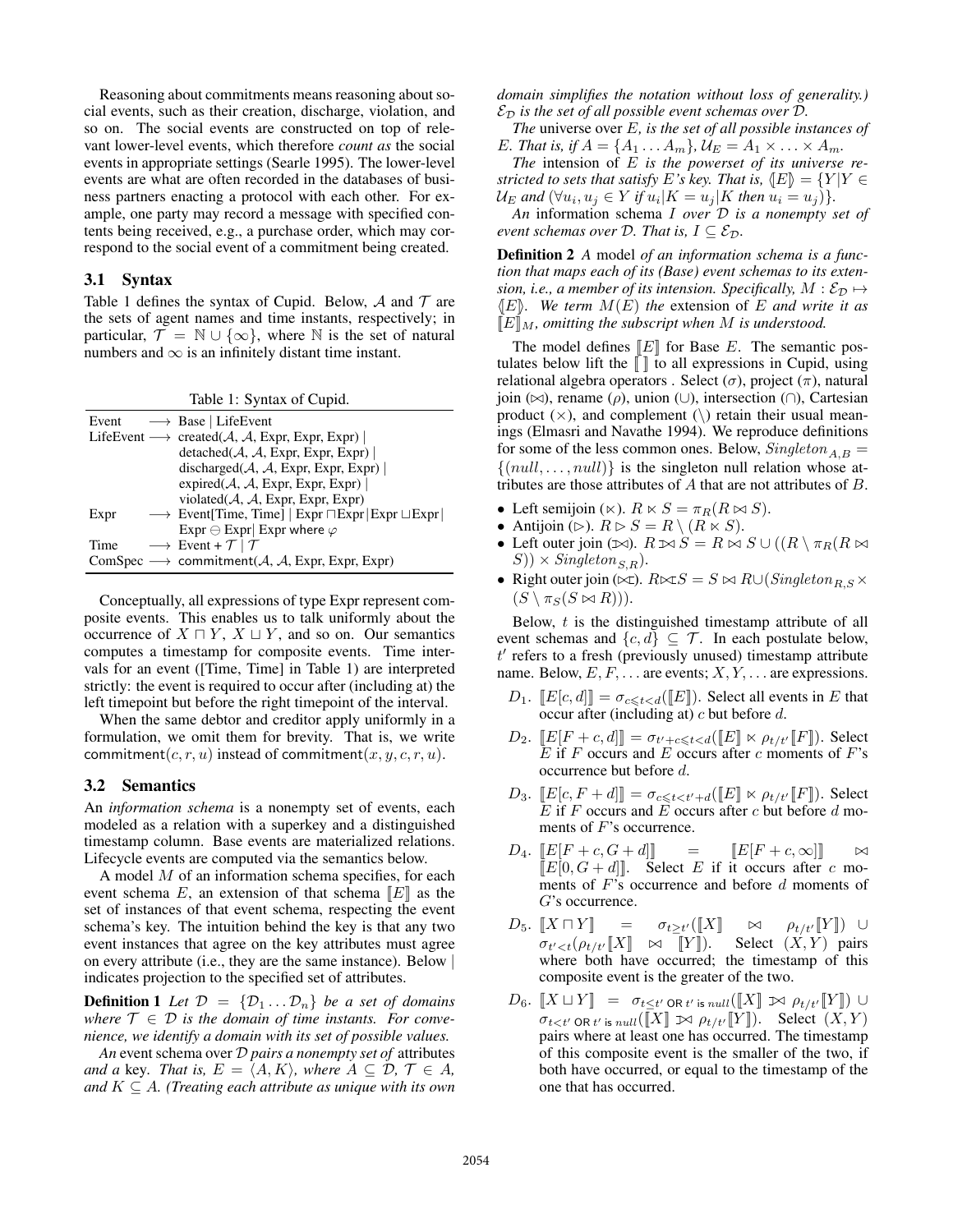$D_7$ .  $\llbracket X$  where  $\varphi \rrbracket = \sigma_{\varphi}(\llbracket X \rrbracket)$ . Select X if  $\varphi$ .

The interpretation of  $X \ominus Y$  is that X should have occurred but the (corresponding)  $Y$  should not have occurred. But what is the time of nonoccurrence of an event? Consider  $X \ominus E[c, d]$ . Here,  $E[c, d]$  (corresponding to X) has not occurred if  $E$  (corresponding to  $X$ ) hasn't occurred between  $c$ and d. Thus if  $E$  occurs before  $c$ , say at  $b$ , then the time of the nonoccurrence of  $E[c, d]$  is b; if E doesn't occur before d, then the time of nonoccurrence of  $E[c, d]$  is d. Notice that d could be  $\infty$ . The time of occurrence of the  $X \ominus E[c, d]$  is the maximum of the timestamps of X and  $E[c, d]$ .

$$
D_8. \ [X \ominus E[c, d]] = R \cup \pi_S((\sigma_{t' \leq t}(\rho_{t/t'}S \times T)) \cup (\sigma_{t' < t}(S \times \rho_{t/t'}T))), \text{ where}
$$

- $R = \pi_X [X \sqcap E[0, c]]$ . R is X such that E occurred too soon, that is, before c.
- $S = [[X]] \triangleright \rho_{t/t'}[[E[0, d]]]$ . S is X such that E did not occur in time, that is, not before d.
- $T = \{(d)\}\$ is a singleton relation with a single attribute t.

$$
D_9. \ [X \ominus E[F + c, d]] = R \cup \pi_S((\sigma_{t' \leq t}(\rho_{t/t'}S \times T))) \cup (\sigma_{t' < t}(S \times \rho_{t/t'}T))), \text{ where}
$$

- $R = \pi_X [X \cap E[0, F + c]]$ . R is X such that E occurred too soon, that is, before  $f + c$ , where f is the value of  $F$ 's timestamp.
- $S = [[X]] \triangleright \rho_{t/t'}[[E[0, d]]].$
- $T = \{(d)\}\$ is a singleton relation with a single attribute t.

The definition of  $[X \ominus E[c, F + d]]$  follows along the same lines except to account for the difference that the right timepoint refers to an event  $(F)$  instead of being a constant. As before, we want  $X$  if  $E$  occurs too soon (before  $c$ ). We also want X if E occurs too late, in this case, after  $f + d$ , where  $f$  is the value of  $F$ 's timestamp. We will give this nonoccurrence of E the timestamp  $f + d$ . But what if F itself hasn't occurred? Then, we won't have a value for f. But in this case, we would not want  $X$  anyway because without the occurrence of  $F$ , it is not possible to determine the appropriateness of the occurrence of E.

$$
D_{10}. \ [X \ominus E[c, F + d]] = R \cup \pi_S((\sigma_{t' \leq t}(\rho_{t/t'} S \bowtie T)) \cup (\sigma_{t' < t}(S \bowtie \rho_{t/t'} T))), \text{ where}
$$

- $R = \pi_X [X \sqcap E[0, c]]$ .
- $S = [[X]] \triangleright \rho_{t/t'}[[E[0, F + d]]].$
- $T$  is identical to  $F$  except that each value in the timestamp column has been incremented by  $d$ .
- $D_{11}.$   $\llbracket X \ominus E[F+c, G+d] \rrbracket = R \cup \pi_{S}((\sigma_{t' \leq t}(\rho_{t/t'}S \bowtie$  $(T)) \cup (\sigma_{t' < t}(S \bowtie \rho_{t/t'}T))),$  where
	- $R = \pi_X [X \sqcap E[0, F + c]]$ .
	- $S = [[X]] \triangleright \rho_{t/t'}[[E[0, G + d]]].$
	- $T$  is identical to  $G$  except that each value in the timestamp column has been incremented by  $d$ .

 $D_{12}-D_{14}$  reduce complex expressions involving  $\ominus$ .

 $D_{12}.$   $[X \ominus (Y \sqcap Z)] = [(X \ominus Y) \sqcup (X \ominus Z)]$ .  $D_{13}.$   $[X \ominus (Y \sqcup Z)] = [(X \ominus Y) \sqcap (X \ominus Z)]$ .

- $D_{14}.$   $[X \ominus (Y \ominus Z)] = [(X \ominus Y) \sqcup (X \sqcap Z)].$
- $D_{15}$ . [*created*(*c, r, u*)] = [*c*]. A commitment is created when its create event occurs.
- $D_{16}$ .  $\left[ \text{detached}(c, r, u) \right] = \left[ c \cap r \right]$ . A commitment is detached when its create and detach events both occur.
- $D_{17.}$  [discharged $(c, r, u)$ ]] =  $[(c \sqcap u) \sqcup (r \sqcap u)]$ . A commitment is discharged when its discharge event has occurred along with either its create or detach event.
- $D_{18}$ . [*expired*(*c, r, u*)] = [*c*  $\ominus$  *r*]. A commitment is expired when its create event has occurred but its detach fails to occur within the specified interval.
- $D_{19}$ .  $\llbracket \text{violated}(c, r, u) \rrbracket = \llbracket (c \sqcap r) \ominus u \rrbracket$ . A commitment is violated when it has been created and detached but not discharged within the specified interval.

We define satisfaction with respect to a model and a time instant. That is, given a model and an instant, we restrict the extension selected by the model to events that have occurred prior to the instant, i.e., are known at that instant.

$$
D_{20}
$$
.  $M_{t'} \models X$  iff  $\sigma_{0 \leq t < t'} [X]_M$  is not empty

A surface syntax for Cupid helps improve readability. We write and, or, and except for  $\sqcap$ ,  $\sqcup$ , and  $\ominus$  respectively. In time intervals, we omit lower and upper instants when they are 0 and  $\infty$ , respectively. An omitted detach clause means the commitment is unconditional. We label commitments to simplify writing nested commitments, as in Listings 2 and 7.

## 4 Specifying Realistic Commitments

Listing 1 shows an information schema capturing the scenario of Ex. 1. Each event corresponding to a message includes participant IDs indicating its sender and receiver. As earlier, when the key of an event occurs in another event, we treat it as a foreign key in the latter.

Listing 1: Example schema identifying timestamp columns. schema  $\ddot{m}$  , item  $\ddot{m}$  , item is  $\ddot{m}$ 

key qID O r d e r ( cID , mID , oID , qID , qt y , a d d r , t ) key oID Payment ( cID , mID , pID , oID , p P ri c e , t ) key pID S hi pme nt (mID , cID , sID , oID , a d d r , t ) key s ID Re fund (mID , cID , rID , pID , rAmount , t ) key r ID Coupon ( cID , mID , uID , oID , r e b a t e , t ) key uID

Ex. 10 The merchant commits to the customer via Quote that if the payment for 90% of the amount due for the quantity of items ordered by the customer occurs within ten days of the quote, then shipment will occur within five days of payment. Listing 2 is the corresponding Cupid specification.

Listing 2: A specification in Cupid surface syntax that captures the commitment in Ex. 10.

commitment DiscountQuote mID to cID create Quote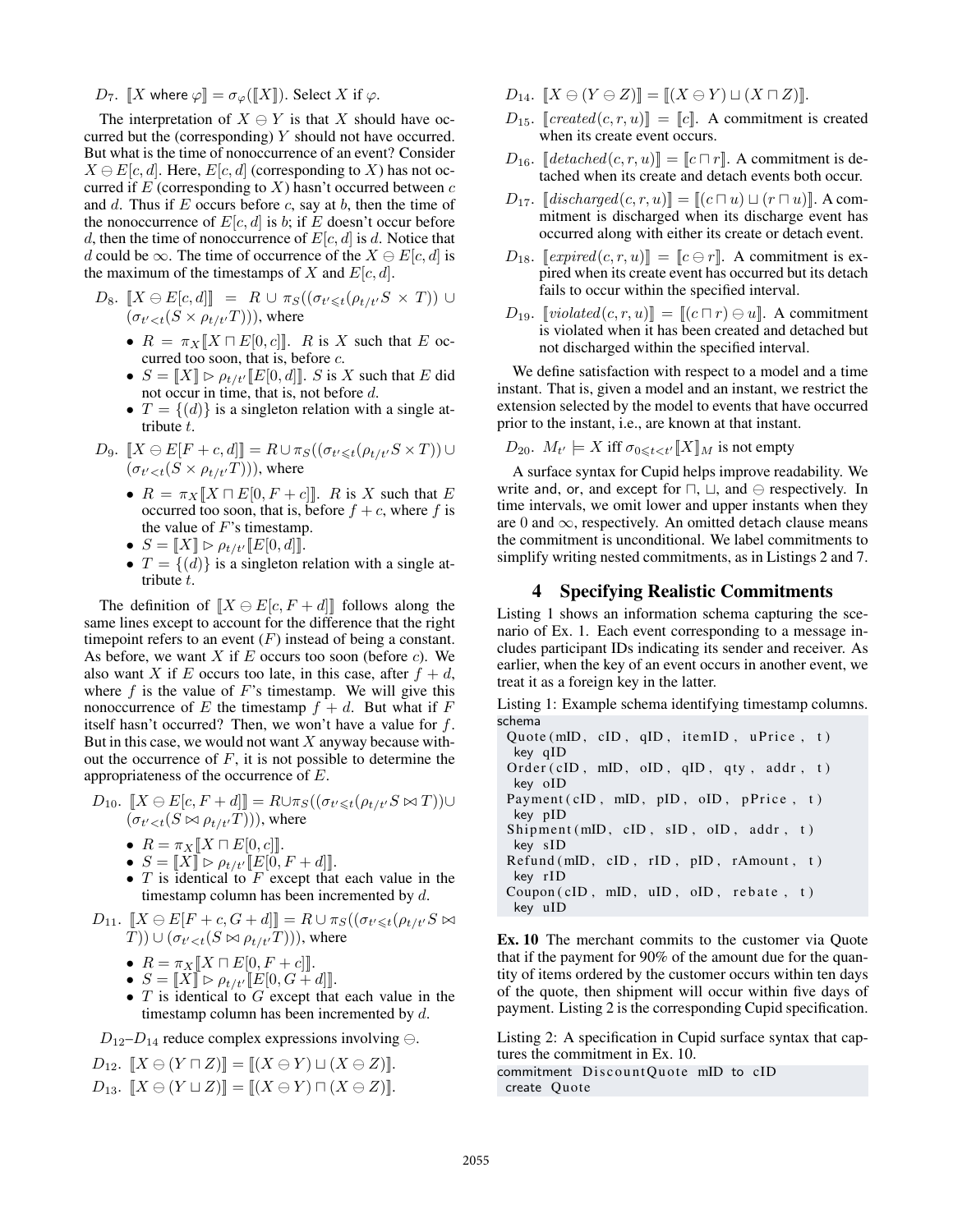detach Order and Payment [, Quote +  $10$ ] where pPrice  $> = 0.9 * uPrice * qty$ discharge Shipment [, Payment  $+ 5$ ]

Ex. 11 Listing 2 expresses a standing commitment: the occurrence of each Order and its correlated Payment corresponds to the creation of a new commitment instance, each of which would require its own Shipment. In contrast, Listing 3, where Order is moved from detach to create, is not a standing commitment.

Listing 3: A specification in Cupid surface syntax that captures the commitment in Ex. 11.

```
commitment DiscountOuote mID to cID
 create Quote and Order
 detach Payment [, Quote + 10]
  where pPrice > = 0.9 * uPrice * qtydischarge Shipment [, Payment + 5]
```
In contrast with Ex. 10, Ex. 12 expresses a customer's commitment. The same schema underlies both commitments. We have the choice here because Payment and Shipment do not depend upon each other. Which commitment is modeled is the modeler's choice.

Ex. 12 Listing 4 specifies the customer's commitment to the merchant that if the ordered items are shipped within five days of order placement, then payment for at least 90% of the amount due will occur within ten days of the shipment.

Listing 4: The discounted order commitment of Ex. 12. commitment DiscOrder cID to mID create  $Order( , )$  and  $Queue( , )$ detach Shipment (, Order + 5) discharge Payment (, Shipment + 10) where pPrice  $> = 0.9 * uPrice * qty$ 

Another alternative for this schema is a nested commitment, as illustrated in Ex. 13.

Ex. 13 The merchant's Quote creates the commitment that if the customer creates an unconditional commitment within two days of Quote to pay 90% of the Order amount within ten days of placing the Order, then the merchant will ship within five days of Payment. Listing 5 specifies the customer's unconditional commitment and Listing 6 specifies the merchant's commitment.

```
Listing 5: The Order commitment of Ex. 13.
commitment UncondPayment cID to mID
create Order and Quote
 discharge Payment [, Order + 10]
 where pPrice >= 0.9 * uPrice * qty;
```

```
Listing 6: The Quote commitment of Ex. 13.
commitment NestedQuote mID to cID
create Quote
 detach created (UncondPayment) [, Quote + 2]
discharge Shipment [, Payment + 5]
```
Ex. 14 features compensation for violated commitments.

Ex. 14 Let commitment DiscountQuote be as in Ex. 10. Listing 7 shows a compensation commitment that says that if DiscountQuote is violated, the merchant will refund 110% of the payment within nine days of the violation.

Listing 7: The compensation commitment of Ex. 14. commitment Compensation mID to cID create Quote detach violated (Discount Quote) discharge Refund [, violated (Discount Quote) + 9] where  $rAmount = 1.1 * pPrice$ 

Ex. 15 illustrates the use of except.

Ex. 15 Listing 8 is similar to Listing 3, the only difference being that the commitment is created only if the customer does not introduce a coupon in the transaction (presumably because coupons cannot be combined with other discounts, as is often the case). Listing 8 specifies this commitment.

Listing 8: A specification in Cupid surface syntax that captures the commitment in Ex. 15.

commitment DiscountQuote mID to cID create Quote and Order except Coupon detach Payment [, Quote + 10] where  $p$ Price >= 0.9 \* uPrice \* qty discharge Shipment [, Payment + 5]

# 5 Desirable Properties

### 5.1 Safety

Safety is a well-known correctness criterion for database queries (Elmasri and Navathe 1994).

Definition 3 A query Q is *safe* if and only if given any possible model M with finite extensions for base events, the extension of Q relative to  $M$ ,  $[Q]$ , is finite.

Theorem 1 *All Cupid queries are safe.*

*Proof sketch.* Any Cupid query maps to finitely many applications of the semantic postulates. Each postulates produces a finite output if its inputs are finite.

### 5.2 Well-Identified Commitments

Events in a commitment expression have to correlate in a certain manner. In addition, to enable a uniform treatment of events, commitment lifecycle events must have keys just the same as base events. Pragmatically, such keys would also help us refer to particular commitment instances.

We introduce the standard notion of *functional determination* from database theory (Elmasri and Navathe 1994). Let A and B be subsets of the attributes of a relation  $R$ . Then A functionally determines B in R, denoted by  $A \rightarrow B$ , iff each  $A$  value is associated with a unique  $B$  value. Definition 4 uses this notion to correlate events.

Definition 4 *Let* E *and* F *be events.* E determines F *iff*

- *the key of* E *functionally determines the key of* F *in* E*, or*
- *the key of* E *functionally determines the key of* G *in* E*, and* G *determines* E*.*

Definition 5 characterizes well-identified expressions in terms of the correlation among events that occur in it.

Definition 5 *Let* X *be an expression of type Expr in Table 1.* Let  $E_0, E_1, \ldots, E_n$  be the events that appear in X. X is well-identified *iff there exists an*  $E_i$  *such that for all*  $E_j$ ,  $E_j$ determines  $E_i$ . We refer to the key of  $E_i$  as the key of  $X$ .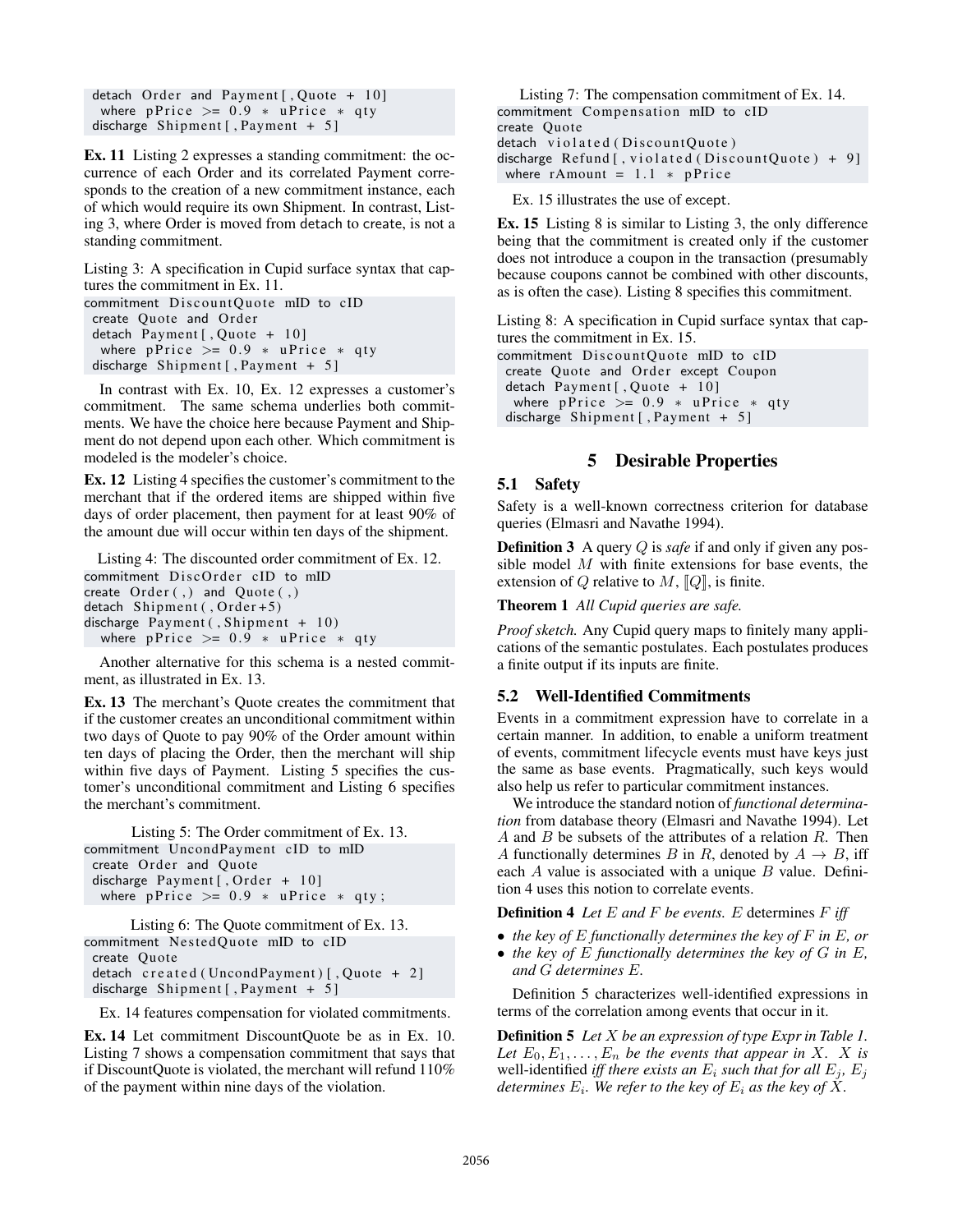A commitment $(X, X', X'')$  *is* well-identified *if and only if*  $detached(X, X', X'')$  *determines* created( $X, X', X''$ ),  $and$  discharged $(X, X', X'')$  $determines$  *either*  $created(X, X', X'')$  *or detached* $(X, X', X'')$ *.* 

*The key of created* $(X, X', \dot{X}'')$  *is the key of* X; that of  $detached(X, X', X'')$  is the key of  $X'$ ; that of discharged $(X, X', X'')$  is  $X''$ ; that of expired $(X, X', X'')$ *is*  $X$ *; and that of violated* $(X, X', X'')$  *is*  $X'$ *.* 

Well-identified commitments are crucial to correlating the events involved a single commitment instance. Each of the commitments in the listings above is well-identified. For an example of a commitment that is not well-identified, consider an alternative schema where Payment does not refer to Order, that is oID is not a foreign key in Payment. Now consider the commitment of Ex. 10. There would be no way to relate any payment instance to an order instance; the detach query for this commitment would always return empty. Definition 6 characterizes such commitments as *vacuous*.

**Definition 6** A commitment $(X, X', X'')$  *is* vacuous *iff there is no M such that*  $M \models \text{detached}(X, X', X'')$  *and there is no* M *such that*  $M \models discharged(X, X', X'').$ 

Theorem 2 gives a syntactic criterion for identifying vacuous commitments, e.g., to assist a commitment modeler.

Theorem 2 *A commitment that is not well-identified is vacuous.*

*Proof Sketch.* Follows from  $D_{16}$  and  $D_{17}$ .

#### 5.3 Time-Oriented Properties

In general, modelers would normally prefer to write commitments that once created are either detached or discharged or are set to expire within a finite amount of time.

Definition 9 formalizes this property.

**Definition 7** A commitment $(X, X', X'')$  is finitely expirable *if and only if the following condition holds:* ∀t ∈ N*, if* M<sup>t</sup> |= created(X, X<sup>0</sup> , X<sup>00</sup>)*, then* ∃t <sup>0</sup> ∈  $\mathbb N$  such that  $M_{t'}$   $\models$  detached $(X, X', X'')$  or  $M_{t'}$   $\models$ discharged(X, X', X'') or  $M_{t'} \models \text{expected}(X, X', X'').$ 

Finite expirability of a commitment specification is not automatically guaranteed; it would depend on the specification of the time intervals in the detach clause. For instance, if the detach clause of a commitment expression is  $E[0, \infty]$ , then none of its instances will ever expire— $E$  could happen sometime in the future thereby detaching the instance. (Alternatively, if the detach clause is  $E[0, 30]$ , then if E doesn't happen by 30, we can be certain it is expired.)

The situation is made more complicated if the detach clause were  $E[0, F + d]$  because now the deadline for E depends on when  $F$  occurs. But  $F$  may never occur. Consider that the create clause of this commitment may be  $F[0, 10] \sqcup G[0, 10]$ . Say, G occurs at 8, creating the commitment. If  $F$  never occurs, then the reference to  $F$  in the interval of  $E$  is a dangling pointer. The only way to avoid such situations is if the right timepoint of all intervals in the detach clause refers only to events that are guaranteed to have occurred once the commitment is created (we don't care about the left timepoint). The only such event is the commitment creation. Definition 8 captures this property.

**Definition 8** A commitment $(X, X', X'')$  is expirably specified *iff (1) any event that appears in the right timepoint of* any interval specification in  $X'$  is created( $X, X', \overline{X''}$ ), and  $(2) \infty$  *does not appear in the right timepoint of any interval* specification in  $\overline{X'}$ .

Theorem 3 connects Definitions 7 and 8.

**Theorem 3** A commitment $(X, X', X'')$  *that is expirably specified is finitely expirable.*

*Proof Sketch.* From  $D_{18}$ , those commitments are determined expired that have been created but whose detach event is determined to have not occurred. Using  $created(X, X', X'')$ and avoiding  $\infty$  in the detach clause guarantees an upper time bound for the nonoccurrence of the detach.

Modelers may also want to ensure that their specifications are such that if a commitment instance is detached but not discharged within a finite amount of time, then it is violated. This motivates the analogous property of finite violability.

**Definition 9** A commitment $(X, X', X'')$  is finitely violable *if and only if the following condition holds:* ∀t ∈ N, if  $M_t$   $\models$   $\det$   $\det M(X, X', X'')$ , then  $\exists t'$  ∈ N  $\mathit{such that if}\;\; M_{t'}\;\;\models\;\; \mathit{discharged}(X,X',X'')\;\; or\;\; M_{t'}\;\;\models\;\;$  $violated(X, X', X'').$ 

Definition 10 is analogous to Definition 8.

**Definition 10** A commitment $(X, X', X'')$  is violably specified *iff (1) any event that appears in the right timepoint of any interval specification in*  $X''$  *is either*  $created(X, X', X'')$  *or*  $detached(X, X', X'')$ *, and (2)*  $\infty$ *does not appear in the right timepoint of any interval specification in*  $\tilde{X}''$ .

Theorem 4 connects Definitions 9 and 10.

**Theorem 4** A commitment $(X, X', X'')$  *that is violably specified is finitely violable.*

*Proof Sketch.* From  $D_{19}$ , those commitments are determined violated that have been detached but whose discharge event is determined to have not occurred. From  $D_{16}$ , we also know that those commitments have been created. Using  $created(X, X', X'')$  or  $detached(X, X', X'')$  and avoiding  $\infty$  in the discharge clause guarantees an upper time bound for the nonoccurrence of the discharge.

Listing 9 shows a finitely violable and finitely expirable commitment.

Listing 9: A finitely violable and expirable commitment. commitment DiscountQuote mID to cID

create Quote

detach Order (,  $c$ reated (Discount Quote) +5) and Payment [, created (Discount Quote) + 10] where pPrice  $> = 0.9 * uPrice * qty$ discharge

Shipment [, detached (Discount Quote) + 5]

# 6 Discussion

Broadly, our contribution consists of an elegant, expressive, event and information-centric treatment of commitments with time. We guarantee safety and show how to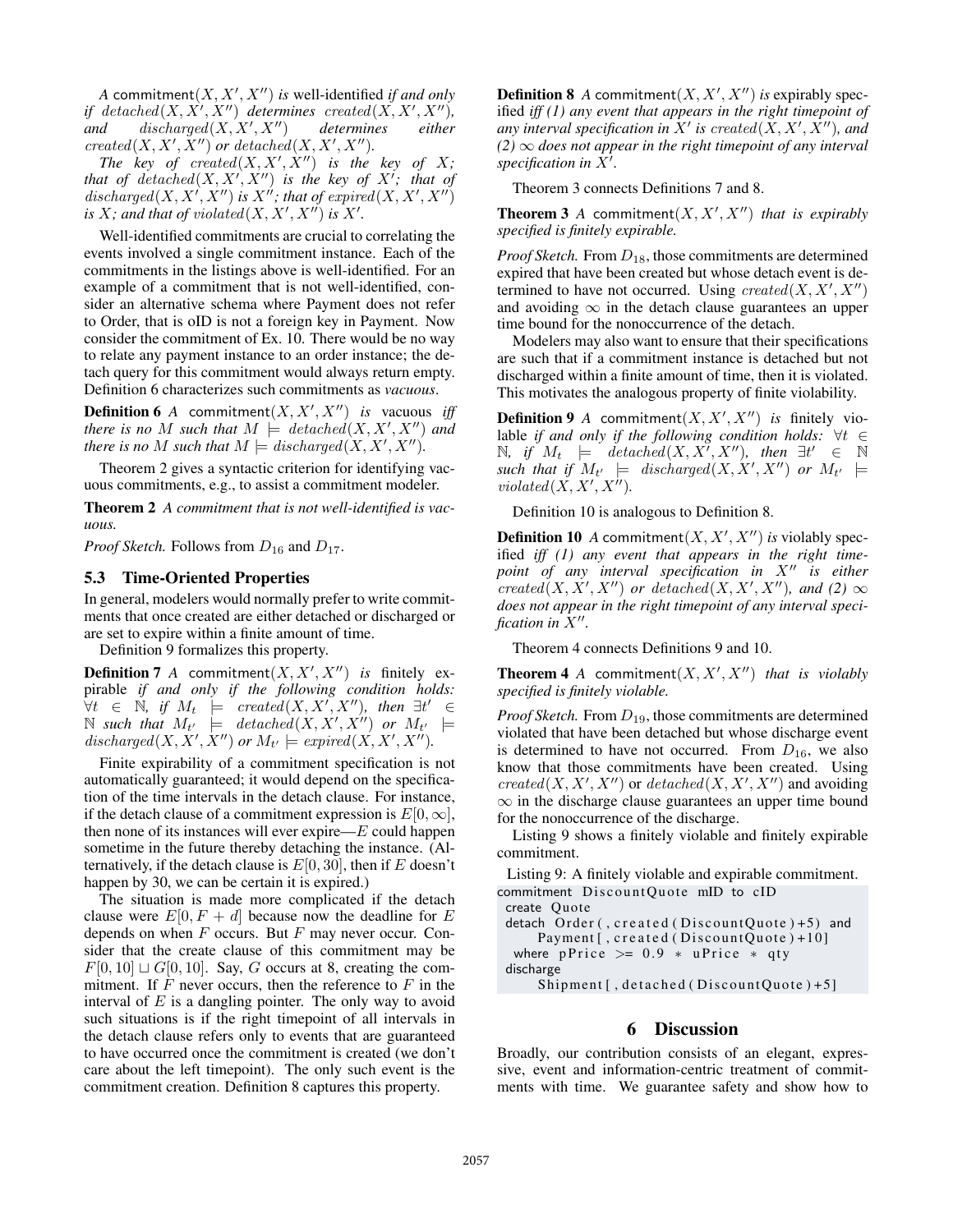achieve finite expirability and violability. Our semantics provides a compositional mapping from Cupid syntax to relational algebra queries, which are evaluated executable on commercial database products, e.g., using Yang's [2014] tool. Below, we discuss some of the key literature.

*Information in commitments.* Our treatment of information in commitments is novel. Some existing formalizations of commitment are explicitly propositional, e.g., (Singh 2008). Other work uses first-order languages such as the event calculus but has not considered information systematically (Yolum and Singh 2002b; Chesani et al. 2013). Montali et al. (2014) notice this shortcoming and present a formalization of commitment-based multiagent systems that focuses on information. Their conception of the system is a centralized one. In their conception, an "institutional" agent keeps track of all agents' commitments; commitment specifications are over the databases of multiple agents; and in the verification of system properties they consider all agents' specifications. By contrast, Cupid queries run on a single agent's database.

Montali et al. do not consider deadlines. Thus they cannot handle lifecycle events such as expiry and violation. They also do not address the identification of commitments nor a clear formulation of the safety of commitments. Further, they do not handle nested commitments. A technical difference is that Montali et al. insert commitments in databases and delete them. Therefore, it is unclear how queries about commitment lifecycle events would be supported in their approach. By contrast, we do not materialize commitments; in Cupid, commitments lifecycle events are stable and our language semantics is in terms of queries for lifecycle events. Montali et al. formalize commitment operations as well. For brevity, we do not include cancellation or release in this paper: they are straightforward in our framework.

A way of identifying commitments is by introducing a place called *commitment identifier* in the commitment relation, as in  $C(id, x, y, r, u)$  (Fornara and Colombetti 2002; Rovatsos 2007; Flores, Pasquier, and Chaib-Draa 2007). As discussed in Section 1, these approaches block commitment reasoning because the identifiers would get in the way. Cupid, by contrast, is compatible with commitment reasoning because in Cupid, commitment instances are identified from underlying domain information. The notions of wellidentified and finitely violable and finitely expirable commitments complements earlier work on providing guidance to protocol designers (Yolum 2007).

Meneguzzi et al. (2013) specify commitments with variables to address problems in planning. However, Meneguzzi et al. don't systematically address the information-based modeling of commitments. They don't mention the concept of a (database) key. They also lack a notion of events and a notion of time. Further, Meneguzzi et al. employ a syntactic notion of commitment types and instances of a type. We distinguish commitment instances semantically, based on the events that affect the state of a commitment instance. Meneguzzi et al.'s quantification is also more limited than ours (only existentially quantified formulas in the antecedent and consequent). Further, they don't handle nested commitments. However, Meneguzzi et al.'s approach is largely complementary to ours since it concerns planning with goals rather than computing commitment lifecycle states. Of the patterns of behavior they describe, piecemeal progress, consolidation, and compensation can be handled through a suitable design of event schemas (and their keys); concession requires a more complex arrangement of commitments, which we will consider in the future.

Cupid is broadly motivated by concerns of modeling information via artifacts (e.g., Order and Payment) in business processes (Belardinelli, Lomuscio, and Patrizi 2011). A key distinction is that we model commitments on top of the artifacts, thus enabling a higher level of abstraction at which to model the business processes.

*Commitment lifecycles and time.* Cupid is event-based in the sense that commitments are affected by the occurrence of events. Each event instance can occur at most once and if it occurs it cannot be undone. Note that the effect of an event may be undone through some other event, as refund can undo payment. In Cupid, temporal intervals qualify the occurrence of an event. Our event-based approach is similar in spirit to Marengo et al.'s (2011) and Chesani et al.'s (2013). A key difference is that we treat information, including keys systematically, and formalize a commitment lifecycle via queries on databases.

Fornara and Colombetti's (2002) commitment lifecycle includes a precommitment phase. A precommitment is established when a principal requests a commitment from another. There is no analog of precommitment in our notion of commitment. However, it can be modeled in Cupid if appropriate for some application. In Cupid, there is no analog of partial violation either (Chesani et al. 2009).

Mallya et al. (2004) specify the validity conditions for time intervals that could potentially be nested. Torroni et al. (2009) and Chesani et al. (2009) show how Mallya et al.'s interval expressions can be encoded in the reactive event calculus (REC) to enable reasoning about commitment satisfaction and violation at runtime. We expect this body of work to inform work on more expressive interval specifications. Recently, Kafalı et al. (2014) propose an approach, GOSU, based on the REC that enables monitoring goals in reference to the lifecycles of commitments that support them. Cupid could help support GOSU by enabling more complex representations of commitments and through set queries.

Immediate directions of future work include (1) combining with distributed systems aspects of tracking commitments, as in Chopra and Singh (2009); (2) enhancing the language to aggregation and event-related abstractions; (3) producing a compiler that generates relational algebra from Cupid specifications (ongoing) and (4) studying the performance of Cupid queries.

### Acknowledgments

Munindar Singh was partially supported by U.S. Department of Defense under the Science of Security Lablet grant.

### References

Belardinelli, F.; Lomuscio, A.; and Patrizi, F. 2011. Verification of deployed artifact systems via data abstraction. In